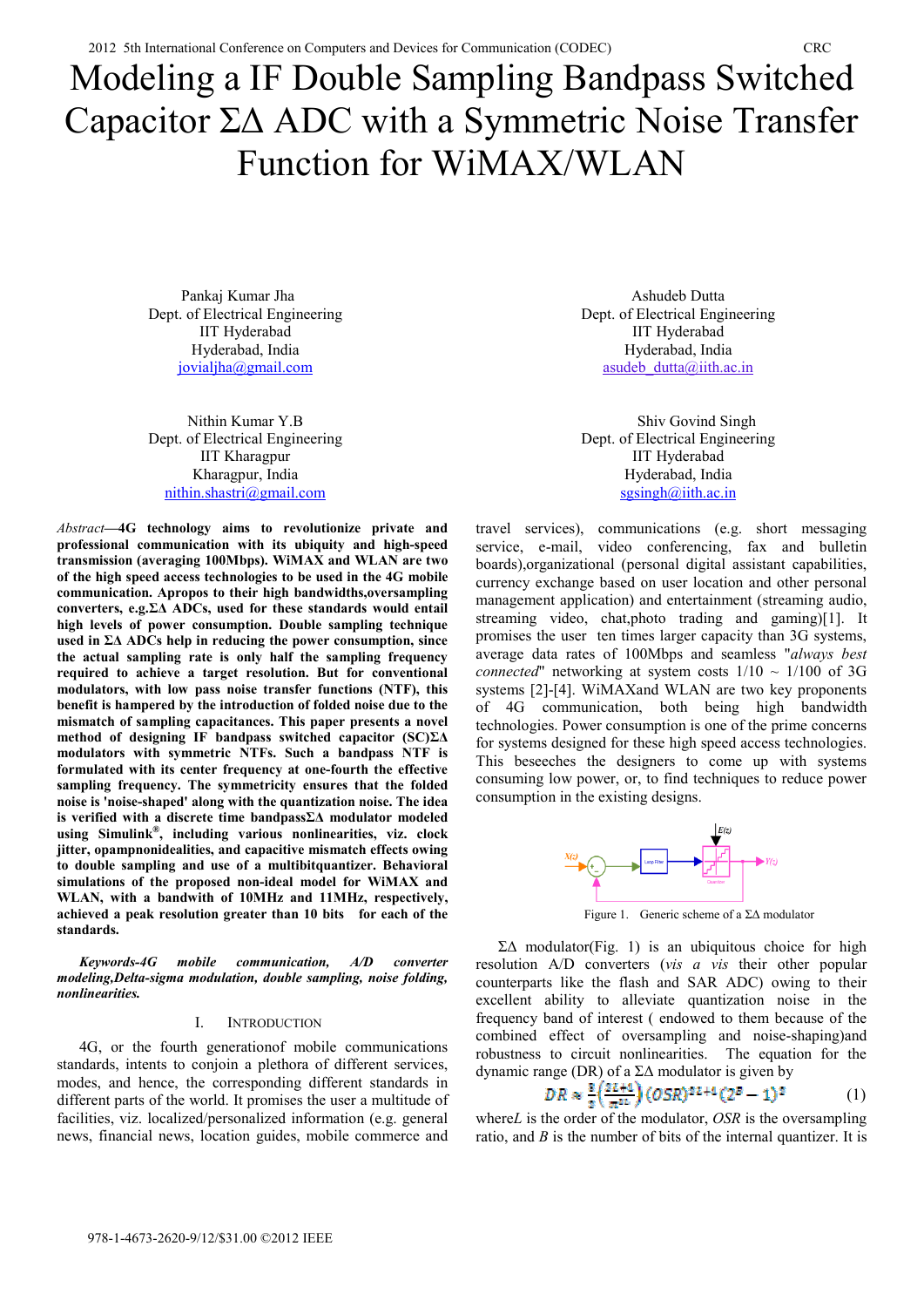evident from (1) that it gives the designer higher degrees of freedom for design, since a target resolution can be achieved by an optimal choice of these parameters. Application speeds of  $\Sigma\Delta$  modulators vary from lesser than 6ksps and 10Msps for 24 bits and 16-18 bits of resolution, respectively.  $\Sigma\Delta$  ADCs find enormous applications in systems designed for reconfigurableIF and RF communication systems for multistandard wideband 'next-generation' 4G communication.

Double sampling is a technique which used to reduce the power consumption in the  $\Sigma\Delta$  ADCs. Both, sampling and integration are done on both the phases of the master clock. In this way, the effective sampling rate becomes twice the frequency of the master clock. Hence, a target resolution is achieved incurring lower power consumption. But this technique is impeded by the mismatch in the sampling capacitances. For the case of conventional $\Sigma\Delta$  modulators, with low pass NTF, this path mismatch results in the quantization noise getting folded back from the half the sampling frequency into the signal band[12]. Various strategies have been implemented to deal with this folded noise, viz. dynamic mismatch techniques [5]-[6], using a bilinear input integrator [7]-[9], and using a modified NTF [10]-[12].

This paper presents a yet another scheme of using a modified NTF while using double sampling technique. It points out that a symmetric NTF can be synthesized if the center frequency of the bandpass $\Sigma\Delta$  modulator is at 0.25fs, where fsis the effective sampling rate achieved with double sampling. Such an NTF, noise shapes the folded noise along with the quantization noise, hence significantly reducing the folded noise in the frequency band of interest. The behavioral simulations using the Simulink model of a bandpass $\Sigma\Delta$ modulator, with nonlinearities incorporated and having a symmetrical NTF discussed above, vindicates that excellent resolutions can be obtained for high bandwidth(10-11MHz) standards like WiMAX and WLAN. The concept of having a bandpass NTF with center frequency at *fs/4* is not a new idea. Designers normally choose IF at that location keeping the subsequent design ofthe decimation filter in mind. To the best of our knowlwdge, this is the first claim that such an NTF can also be used to alleviate the problem of folded noise in the frequency band of interest.

## II. SYMMETRIC NTF FOR DOUBLE SAMPLED  $\Sigma \Delta$ MODULATORS

Following the convention used in Rosa *et. al* [13], the *z*domain equation for the final output can be written as

$$
F(z) = STF(z) * X(z) + NTF(z) . \qquad (2)
$$

where  $STF(z)$  is the signal transfer function,  $X(z)$  is the input signal, NTF( $z$ ) is the noise transfer function and  $E(z)$  is the quantization error. Contribution of the quantization noise in the output is

# $Y_Q(z) = NTR(3)$

A simplistic depiction of the integrator used in the double sampling modulators is shown in [12]. Here both sampling and integration actions occurs at both the phases of the master clock. The net result is that

$$
f_{\text{ref} \text{f} \text{active}} = 2 * f_{\text{true}} \tag{4}
$$

Hence, a target resolution can be achieved at half the theoretical OSR, saving significant amount of power.



Figure 2. (a) NTF and (b) folded NTF of a conventional low pass  $\Sigma\Delta$ modulator. The corresponding shaded regions regions represent the quantization noise(grey) and the folded noise(light green). (c) NTF and (d) folded NTF of the same modulator with an additional zero inserted at *f=fs/2*. The corresponding noises are also depicted by the shaded region – reduction in the folded noise in the band of interest is evident.

On the dark side, this technique is impeded by the introduction of folded noise into the band of interest. A quantitative expression for this additional noise is (as is given in [11])

$$
N_{Field}(z) \approx \delta * E(-z)NTF(-z); \delta = \frac{(S_{R1} - 1)}{(S_{R1} + 1)}
$$
 (5)

where is the sampling capacitance mismatch. Fig. 2a and 2b shows the NTF, and corresponding folded NTF of the normal low pass  $\Sigma\Delta$  modulator along with the noises pointed out. It is apparent that folded noise is not small in the baseband. Rombouts*et. al* [12] proposes an idea wherein an additional zero is inserted at  $z=1$  (or  $\theta=\pi$ , or  $f=f(s/2)$ ). The benefit of reducing the folded noise in the baseband can be easily comprehended from the illustration (Fig. 2c and 2d).



Figure 3. (a)NTF and folded NTF of the proposed scheme with symmetric NTF. (b) The corresponing noises in the band of interest are also shown.

This paper intends to show that an analogous leverage can be achieved by using a bandpass NTF with its center frequency at *fs/4*. Fig. 3 illustrates the NTFs and the corresponding noises for this strategy. It is pretty clear that folded noise is "noiseshaped" along with the quantization noise. The advantage of this scheme over that proposed in [12] is that no additional zeros need to be inserted, hence saving any extra hardware and power.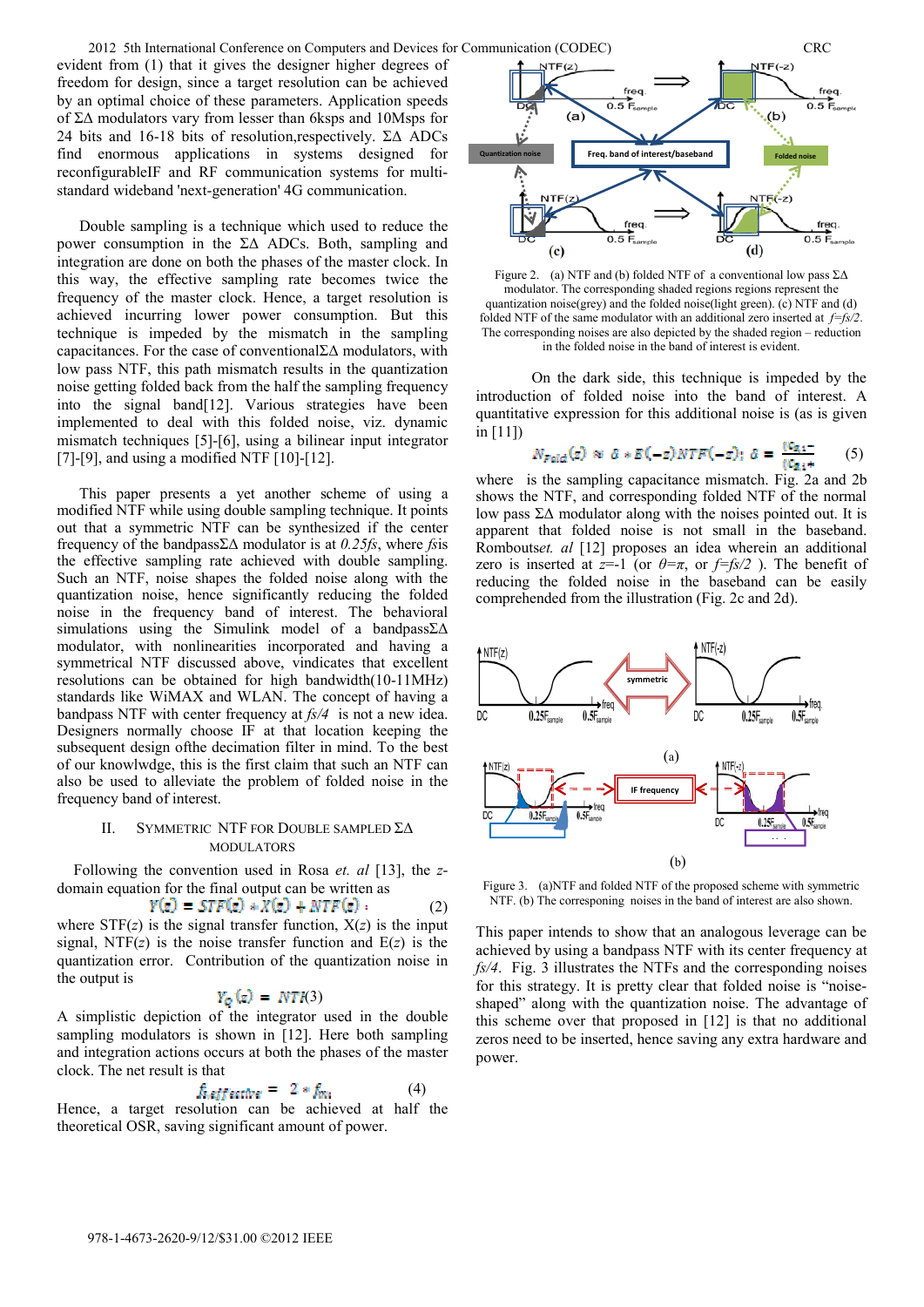# III. SYSTEM LEVEL MODELING OF A NONLINEAR BANDPASS SC Ȉǻ MODULATOR WITH SYMMETRIC NTF

To start with, the modulator specifications are adopted from [14]. The chosen specifications are summarized in the Table I. A  $\Sigma\Delta$  modulator for these specifications is modeled using Simulink. The NTF is formulated using the *'cookbook'* procedure in [15], [16]. The  $4<sup>th</sup>$  order bandpass NTF and STF used here is

$$
NTF(z) = \frac{(z^2 + 1)^2}{(z^2 - 0.3332z + 0.6648z)(z^2 + 0.3332z + 0.61)} \tag{6}
$$

$$
STF(z) = 1
$$

Fig. 4a shows the magnitude plot of the NTF. The NTF is synthesized using cascade-of-resonatorsfeedforward form (CRFF) topology (Fig. 4b), preferably because of its universal usage $[15]$ .

The *'cookbook'* procedure allows us to have our STF equal to unity. This reduces the signal swings at the input/output of the integrators in the loop filter, relaxing their linearity

| TABLE I. | ΣΔ MODULATOR MODEL PARAMETERS |  |
|----------|-------------------------------|--|
|          |                               |  |

| Parameter                                            |                  | Value             |             |  |
|------------------------------------------------------|------------------|-------------------|-------------|--|
|                                                      |                  | <b>WiMAX</b>      | <b>WLAN</b> |  |
| Order of the modulator                               |                  | 4                 | 4           |  |
| OSR <sup>1</sup>                                     |                  | 16                | 16          |  |
| Number of bits<br>in<br>the<br>internal<br>quantizer |                  | 4                 | 4           |  |
| IF center frequency                                  |                  | 80 MHz            | 80MHz       |  |
| Sampling frequency $(fs)^{1}$                        |                  | 320MHz            | 320MHz      |  |
| Bandwidth (BW)                                       |                  | 10 MHz            | 11MHz       |  |
| Target ENOB <sup>2</sup>                             |                  | $8 - 14$          | $7 - 11$    |  |
| Input amplitude                                      |                  | $-2.3$ dB         | $-2.3$ dB   |  |
| Input signal frequency $(fin)$                       |                  | 80MHz             | 80MHz       |  |
| Nonlinearities incorporated into the model           |                  |                   |             |  |
| Circuit nonlinearity                                 |                  | Value             |             |  |
| Finite DC gain                                       | 100dB            |                   |             |  |
| GBW <sup>3</sup>                                     |                  | 1000 MHz          |             |  |
| Slew rate <sup>3</sup>                               | $574$ V/ $\mu$ s |                   |             |  |
| Capacitor<br>mismatch<br>of                          | $\sigma = 0.496$ |                   |             |  |
| quantizer <sup>4</sup>                               | $N_{COMP}=15$    |                   |             |  |
|                                                      |                  | $C_{TOT} = 1.5pF$ |             |  |
| Sampling capacitor mismatch <sup>4</sup>             |                  | $\delta = 0.1\%$  |             |  |
| Clock jitter $4$                                     |                  | 1ps               |             |  |

1. Values in the table are double that mentioned in [15], taking into account the effect of double sampling. Actual *fs*= 160MHz, 2. Effective number of bits, c. Adopted from [15], d. Adopted from [16]

requirements, hence reducing static power consumption in the actual circuit. Also, since for unity-STF  $\Sigma\Delta$  ADCs the integrator outputs are independent of the input, single stage opamps are sufficient to implement the analog filter, hence further reducing the powers [22],[23].





Figure 4. (a) Magnitude plot of the proposed NTF and STF (b) The generic even order CRFF topology used to model the loop filter of the  $\Sigma\Delta$  modulator  $[15]$ .

The various sources of nonlinearities are also incorporated into the design. The models are adopted from [18],[19]. The model of the nonideal quantizer is taken from the toolbox available in [21]. The mismatch due to the sampling capacitances in double sampling is modeled using the concept mentioned in [17] and [20].

## IV. SIMULATION AND RESULTS

Two different Simulink models of the  $\Sigma\Delta$  modulator are obtained following the procedure and specifications discussed in the previous section. The first one is an ideal system, built from all the ideal blocks. The second one is a nonlinear system, which includes all the nonidealities mentioned in Table I. Both the systems were simulated for the targeted WiMAX (BW  $=$  $10MHz$ ) and WLAN (BW =  $11MHz$ ) standards.

The behavioral simulations for WiMAX achieved a peak SNR of 73.4dB and 64.7dB for the ideal and the nonideal model respectively (Fig. 5).



Figure 5. (a) PSD plot of the  $\Sigma\Delta$  modulator for WiMAX standard – ideal (red) and nonideal (blue). (b) A zoomed-in view of the PSD for the frequency band of interest i.e. from 75-85MHz (BW = 10MHz).

Similar simulations were caried out for the WLAN standard. The results reveal that a peak SNR of 71.3dB and 64.5dB can be obtained from the ideal and nonideal modulator respectively (Fig. 6).